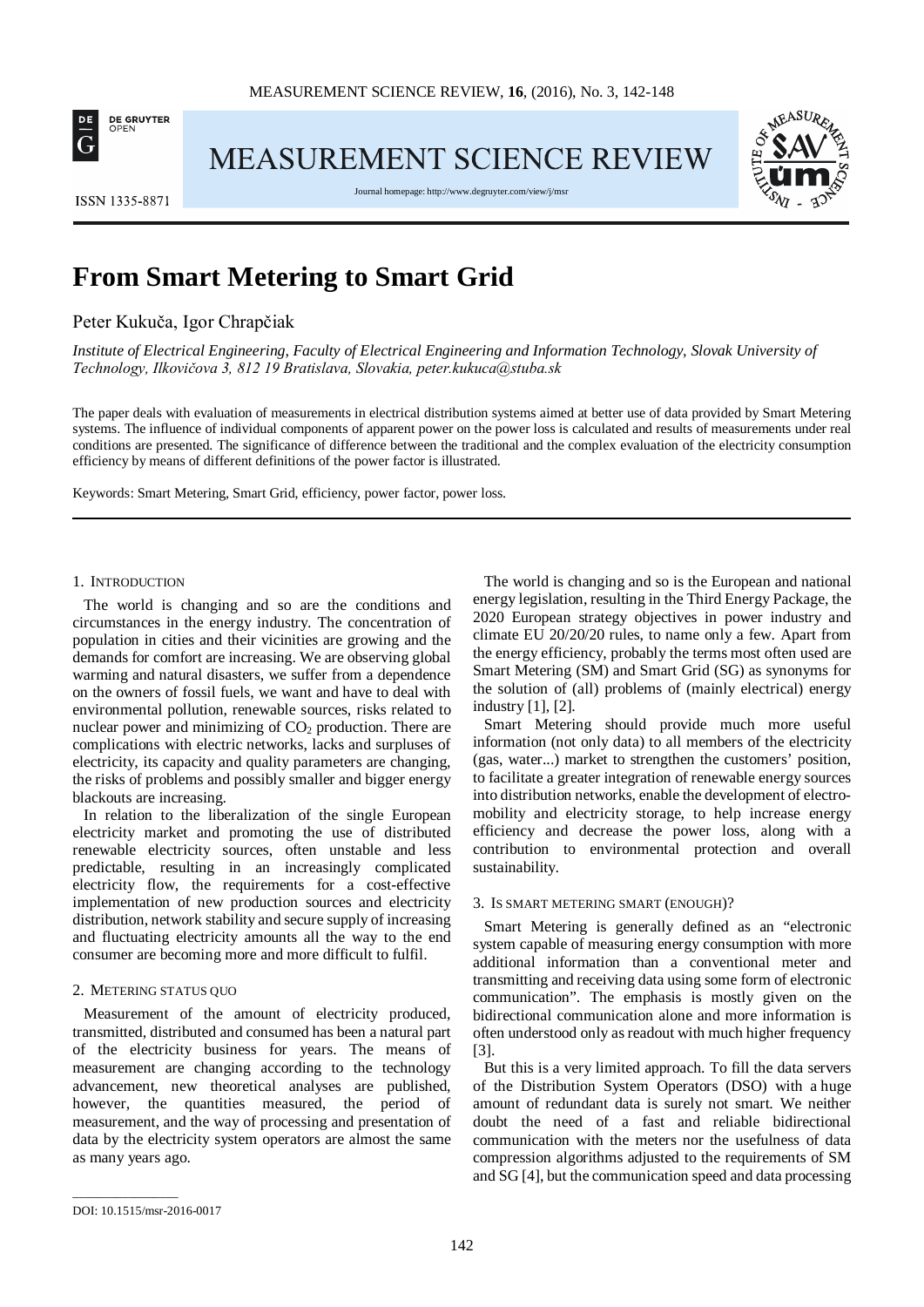have to be adjusted with the sense, kind of use and presentation of the data. We would like to present our view on measurements in the electricity industry and to propose the possibilities of enhancing them in order to give the words "with more additional information" in the upper definition a qualitative rather than quantitative sense.

The active power *P* is generally defined as a mean value of the product of the instantaneous values of voltage *v* and current *i*.

$$
P = \frac{1}{T} \int_{0}^{T} v \cdot d\tau \tag{1}
$$

In a three-phase system the active power is the sum of them over the three phases.

$$
P = P_1 + P_2 + P_3 \tag{2}
$$

The active power consumption (energy) we all pay for is an integral of this power over quite a long period of time – most often one year or one month. To get the information about the power consumption in a more detailed way, e.g., once a day in a quarter of an hour step, surely gives the customer a better view on his/her "mode of operation" and enables him/her to optimize the power consumption, to adjust it to the electricity tariffs, etc.

Of course the evaluation of power efficiency is nothing new. The reactive power *Q* is also measured at large customers to be able to evaluate the power factor *cos φ*. Although these two terms are used generally and for a long time, the first ambiguities just appear. The total reactive power is most often defined as the sum of the reactive powers of all harmonics.

$$
Q = \sum_{k=1}^{\infty} V_k I_k \sin \varphi_k \tag{3}
$$

However, the reactive power  $Q(1)$  of the first harmonic is very often measured, because it is easier to do and it creates the most significant part of the total *Q*. Nevertheless, this does not cause any major problems.

In a three-phase system the reactive power is the sum of them over the three phases.

$$
Q = Q_1 + Q_2 + Q_3 \tag{4}
$$

The more imprecise situation is with the power factor *cos φ*. It is generally defined as a ratio of the active power *P* and the apparent power *S*.

$$
\cos \varphi = \frac{P}{S} \tag{5}
$$

But in the electrical power industry the apparent power is mostly not measured and evaluated at all and, more importantly, there are too many definitions of the apparent power in a three-phase system. The apparent power *S* in

a one-phase system is simply a product of the RMS values of the voltage and current.

$$
S = V.I \tag{6}
$$

For sinusoidal waveforms of both voltage and current the following equations can be easily derived.

$$
S = \sqrt{P^2 + Q^2} \tag{7}
$$

$$
\cos \varphi = \frac{P}{\sqrt{P^2 + Q^2}} = \cos \left( \operatorname{atan} \frac{Q}{P} \right) \tag{8}
$$

The apparent power in a three-phase system is most often calculated by means of the formula (7) with *P* a *Q* given as sums of particular powers over all three phases according to the formulas (2) and (4). To avoid later misunderstanding we use the term geometrical apparent power  $S_g$  for this threephase apparent power definition.

$$
S_g = \sqrt{P^2 + Q^2} \tag{9}
$$

Similarly, the formula (8) for the power factor  $\cos \varphi$  is widely used.

The reactive power consumption (reactive energy) is evaluated as an integral of the reactive power *Q* or *Q(1)* over the same period of time as the active energy. Afterwards, the formula (8) for the calculation of a power factor is used, except that energies are used instead of powers.

The more frequent measurement of the reactive energy and the more frequent calculation of the power factor have the same implication as with the active energy: more data without more qualitative information.

So what is missing in this "historical" approach? What do these simplifications cause or hide? What can be revealed by a measurement of all power and quality parameters of electricity? How can the electricity measurement be truly smart? What should the "correct" definition of the apparent power of a three-phase system look like?

The first step (actually the second one [5], but we want to show and compare only the significantly different approaches) to get "a better definition" of apparent power was to calculate it as a sum of apparent powers of the three phases resulting in an arithmetic apparent power *Sa*.

$$
S_a = S_1 + S_2 + S_3 \tag{10}
$$

The apparent powers  $S_i$  of individual phases  $(i = 1, 2, 3)$ calculated by means of the general formula (6) involve not only active and reactive powers  $P_i$  and  $Q_i$ , but also the distortion power  $D_i$  as introduced by Budeanu [6].

$$
S_i = \sqrt{P_i^2 + Q_i^2 + D_i^2}
$$
 (11)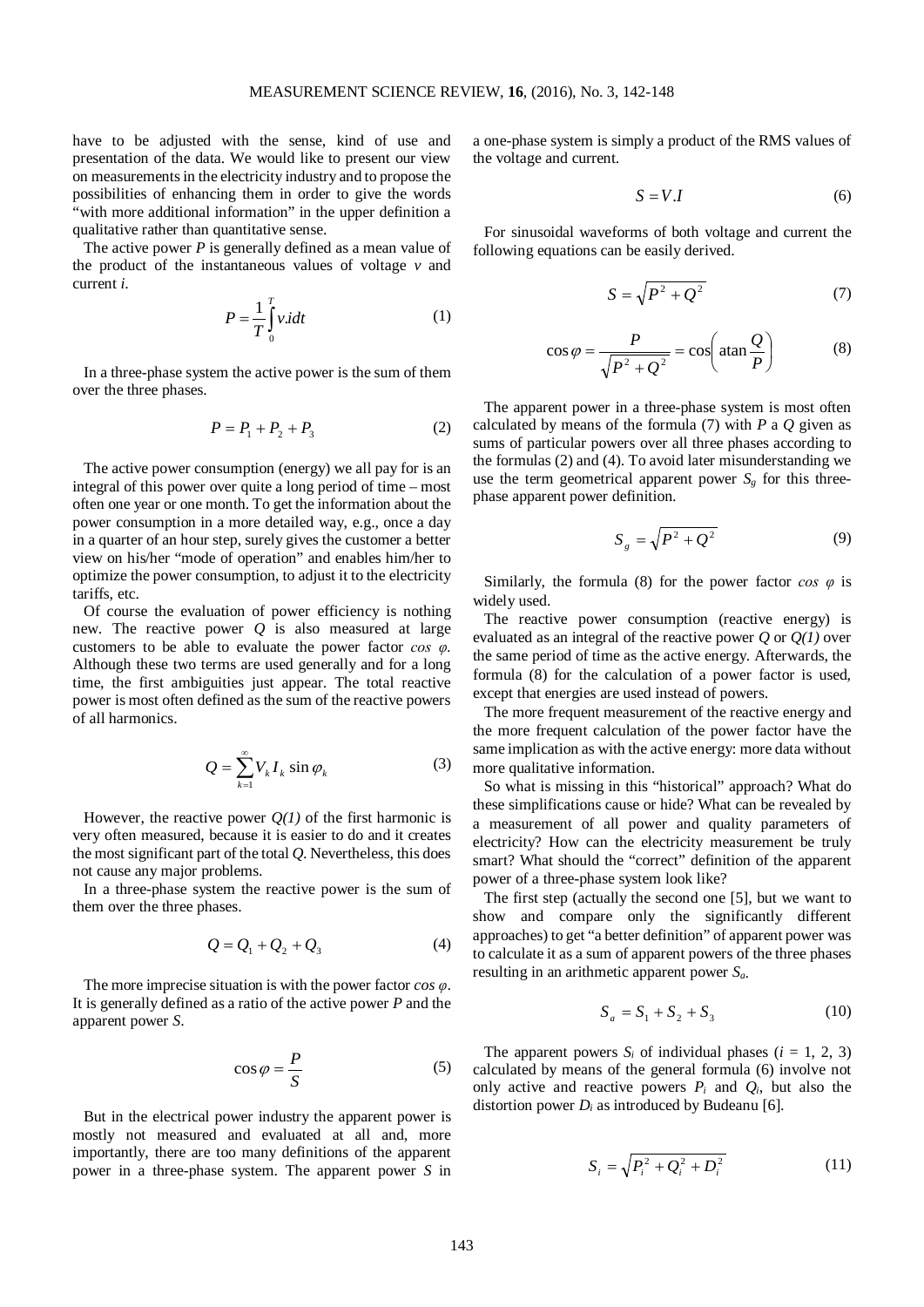Thus, the arithmetic apparent power definition describes the influence of all imperfections within individual phases ignoring the relationships between the three phases.

Although there is no complete agreement in the definition and physical meaning of different components of the threephase apparent power, we consider as the most appropriate (comprehensive) the approach of Nedelcu [7] and others that in our opinion describes the power and efficiency relationships in a general three-phase system in the best way. The well-known formula for the "true" or "effective" threephase apparent power (Rechtleistung [8]) is

$$
S_r = \sqrt{\left(V_1^2 + V_2^2 + V_3^2\right)\left(I_1^2 + I_2^2 + I_3^2\right)}
$$
(12)

or rewritten as

$$
S_r = \sqrt{P^2 + Q^2 + D^2 + A^2 + B^2}
$$
 (13)

The active and reactive powers under nonsinusoidal conditions are usually defined as sums of respective powers over all harmonic components and over all phases.

$$
P = \sum_{i=1}^{3} \sum_{k=1}^{\infty} V_i^{(k)} I_i^{(k)} \cos \varphi_i^{(k)}
$$
(14)

$$
Q = \sum_{i=1}^{3} \sum_{k=1}^{\infty} V_i^{(k)} I_i^{(k)} \sin \varphi_i^{(k)}
$$
(15)

where *k* is the order of the harmonic component, *i* is the phase number.

The power quantities introduced in [6] and [7] are

distortion power of a one-phase system

$$
D_{i} = \sqrt{\sum_{k=1}^{\infty} \sum_{\substack{l=1 \ l \neq k}}^{\infty} \left[ V_{i}^{(k)^{2}} I_{i}^{(l)^{2}} - V_{i}^{(k)} I_{i}^{(l)} V_{i}^{(l)} I_{i}^{(k)} \cos(\varphi_{i}^{(k)} - \varphi_{i}^{(l)}) \right]} \quad (16)
$$

distortion power of a three-phase system

$$
D = \sqrt{\sum_{i=1}^{3} \sum_{k=1}^{\infty} \sum_{\substack{l=1 \ l \neq k}}^{\infty} \left[ V_i^{(k)^2} I_i^{(l)^2} - V_i^{(k)} I_i^{(l)} V_i^{(l)} I_i^{(k)} \cos(\varphi_i^{(k)} - \varphi_i^{(l)}) \right]} \quad (17)
$$

• power of asymmetry

$$
A = \sqrt{\sum_{i=1}^{3} \sum_{\substack{j=1 \ j \neq i}}^{3} \sum_{k=1}^{\infty} \left[ V_i^{(k)^2} I_j^{(k)^2} - V_i^{(k)} I_j^{(k)} V_j^{(k)} I_i^{(k)} \cos(\varphi_i^{(k)} - \varphi_j^{(k)}) \right]} (18)
$$

asymmetrical distortion power

$$
B = \sqrt{\sum_{i=1}^{3} \sum_{\substack{j=1 \ j \neq i}}^{3} \sum_{k=1}^{\infty} \sum_{\substack{l=1 \ l \neq k}}^{\infty} \left[ V_i^{(k)^2} I_j^{(l)^2} - V_i^{(k)} I_j^{(l)} V_j^{(l)} I_i^{(k)} \cos(\phi_i^{(k)} - \phi_j^{(l)}) \right] (19)
$$

where *k* and *l* are orders of the harmonic components, *i, j* are the phase numbers.

If we agree to the definition of apparent power as some kind of product of voltage(s) and current(s)  $((6)$  and  $(12)$ ), then it has these consequences

- the apparent power is well measurable under all conditions
- the apparent power has more components than *P* and *Q*, as used now (7), because of higher harmonics and asymmetry of voltages and currents ((11) and (13))
- the apparent power and the power factor have a direct association with the power loss and thus with the efficiency of the transfer of electricity (actually the apparent power definitions were derived under this assumption)

To avoid the confusion between the most often used power factor  $\cos \varphi$  (8) and its generally valid definition (5) for the latter the designation power factor *λ* or P/S is used.

$$
\lambda = \frac{P}{S} \tag{20}
$$

What is the physical meaning of the power factor *λ*? Power line loss  $P_J$  in a one-phase system is equal to

$$
P_J = R_l \cdot I^2 \tag{21}
$$

where  $R_l$  is the power line resistance. This formula can be simply modified as follows.

$$
P_J = R_l \cdot \frac{S^2}{V^2} = R_l \cdot \frac{P^2}{V^2} \cdot \frac{1}{\lambda^2}
$$
 (22)

The minimum value of power loss in a given system  $(V, R)$ transmitting the active power *P* can be achieved when the power factor  $\lambda$  is equal to 1.

$$
P_{J_{\min}} = R_l \cdot \frac{P^2}{V^2} \tag{23}
$$

So we can conclude that the power factor  $\lambda$  is equal to the square root of the ratio of the minimum possible and the actual power loss for the given active power.

$$
\lambda = \left(\sqrt{\frac{P_{J_{\min}}}{P_J}}\right)_{P=const}
$$
\n(24)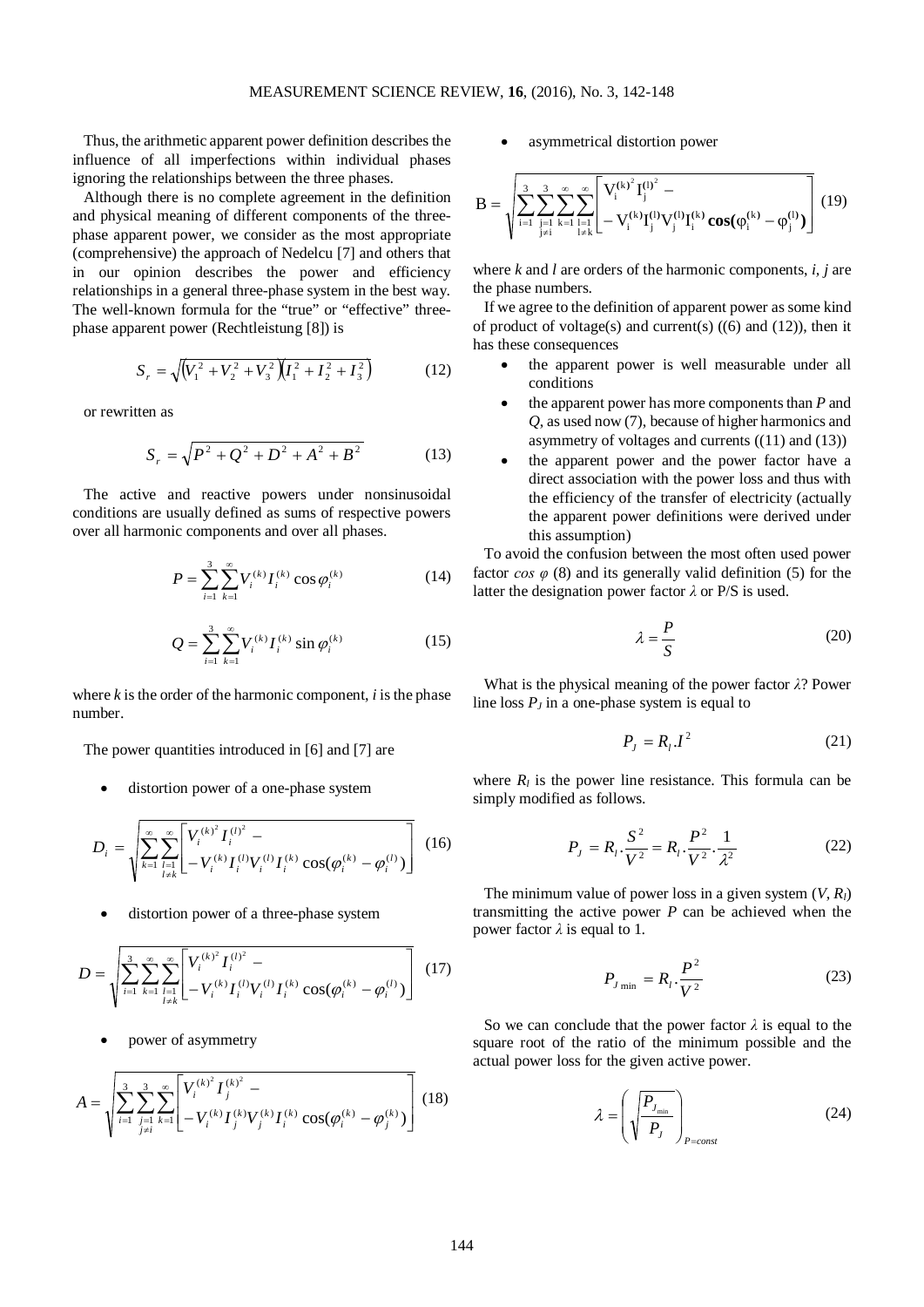It seems to be appropriate to rearrange the last formula in a more straightforward form to be able to evaluate the power transmission efficiency. The result is a power loss increase factor  $k<sub>z</sub>$  equal to the ratio of the actual power loss and the minimum possible one for the actual active power [9].

$$
k_z = \frac{P_J}{P_{J_{\min}}} = \frac{1}{\lambda^2} = \frac{S^2}{P^2}
$$
 (25)

In accordance with (11) the sources of the power loss increase in a one-phase system can be identified.

$$
k_z = \frac{P^2 + Q^2 + D^2}{P^2} = 1 + \frac{Q^2}{P^2} + \frac{D^2}{P^2}
$$
 (26)

The power loss increases by a factor of  $Q^2/P^2$  due to the phase shift between voltage and current (reactive power) and by a factor of  $D^2/P^2$  due to the voltage and current distortion (distortion power). Because every saving costs something, also the use of power efficient appliances (light bulbs, power sources in TV sets, PCs, mobile phones and nowadays practically everything else) causes a distortion of current resulting in typical power loss increase factor in the range between 2 and 4. In extreme cases (stand-by) this factor can reach some hundreds [10].

In a three-phase system the formula (13) should be applied into (25) resulting in an even more complex power loss picture.

$$
k_z = \frac{P^2 + Q^2 + D^2 + A^2 + B^2}{P^2} =
$$
  
=  $1 + \frac{Q^2}{P^2} + \frac{D^2}{P^2} + \frac{A^2}{P^2} + \frac{B^2}{P^2}$  (27)

Here the power loss increase caused by asymmetry *A* and distortion asymmetry *B* has to be added. Because theoretically reasonable splitting of these two quantities does not bring much practical benefits, we suggest to sum them up and call the result a total asymmetry power *N*. It can be derived as

$$
N = \sqrt{\sum_{i=1}^{3} \sum_{\substack{j=1 \ j \neq i}}^{3} \sum_{k=1}^{\infty} \sum_{l=1}^{\infty} \left[ V_i^{(k)^2} I_j^{(l)^2} - P_i^{(k)} P_j^{(l)} - Q_i^{(k)} Q_j^{(l)} \right] (28)}
$$

and

$$
k_z = \frac{P^2 + Q^2 + D^2 + N^2}{P^2} = 1 + \frac{Q^2}{P^2} + \frac{D^2}{P^2} + \frac{N^2}{P^2}
$$
 (29)

The minimum power loss according to (23) can be achieved in the ideal case when there is no phase shift between voltage and current, no voltage and current distortion and no voltage and current asymmetry. Then the power loss increase factor  $k_z$  is equal to one. The influence of individual imperfections increasing the power loss is as follows.

reactive power

$$
k_{zQ} = \frac{Q^2}{P^2} .100\% \tag{30}
$$

distortion power

$$
k_{zD} = \frac{D^2}{P^2} .100\% \tag{31}
$$

• power of asymmetry

$$
k_{zN} = \frac{N^2}{P^2} .100\%
$$
 (32)

In this way the amount of increase of power loss for individual sources can be evaluated and proper measures for avoiding them can be taken.

Different measurements taken so far show clearly that individual appliances cause significant distortions of electric current and individual consumers often have significant asymmetry of consumption, both resulting in an increase of the power loss. Some typical situations are presented in the following figures.

#### 4. REAL MEASUREMENT RESULTS

"All theory, dear friend, is grey, but the golden tree of life springs ever green." J. W. Goethe

To get a first glimpse at what we are writing about, let us show the results of one-day measurements of an office building. For clarity's sake we measured the power ("instantaneous") quantities, although for the real evaluation energy (integral) quantities are used. This simplification has no influence on the aim of this article.

First of all let us show the power efficiency evaluation used until now. Only active and reactive powers *P* and *Q* are measured (Fig.1.) and the power factor *cos φ* according to formula (8) is calculated (Fig.2.).



Fig.1. Traditional power measurement of an office building during one day.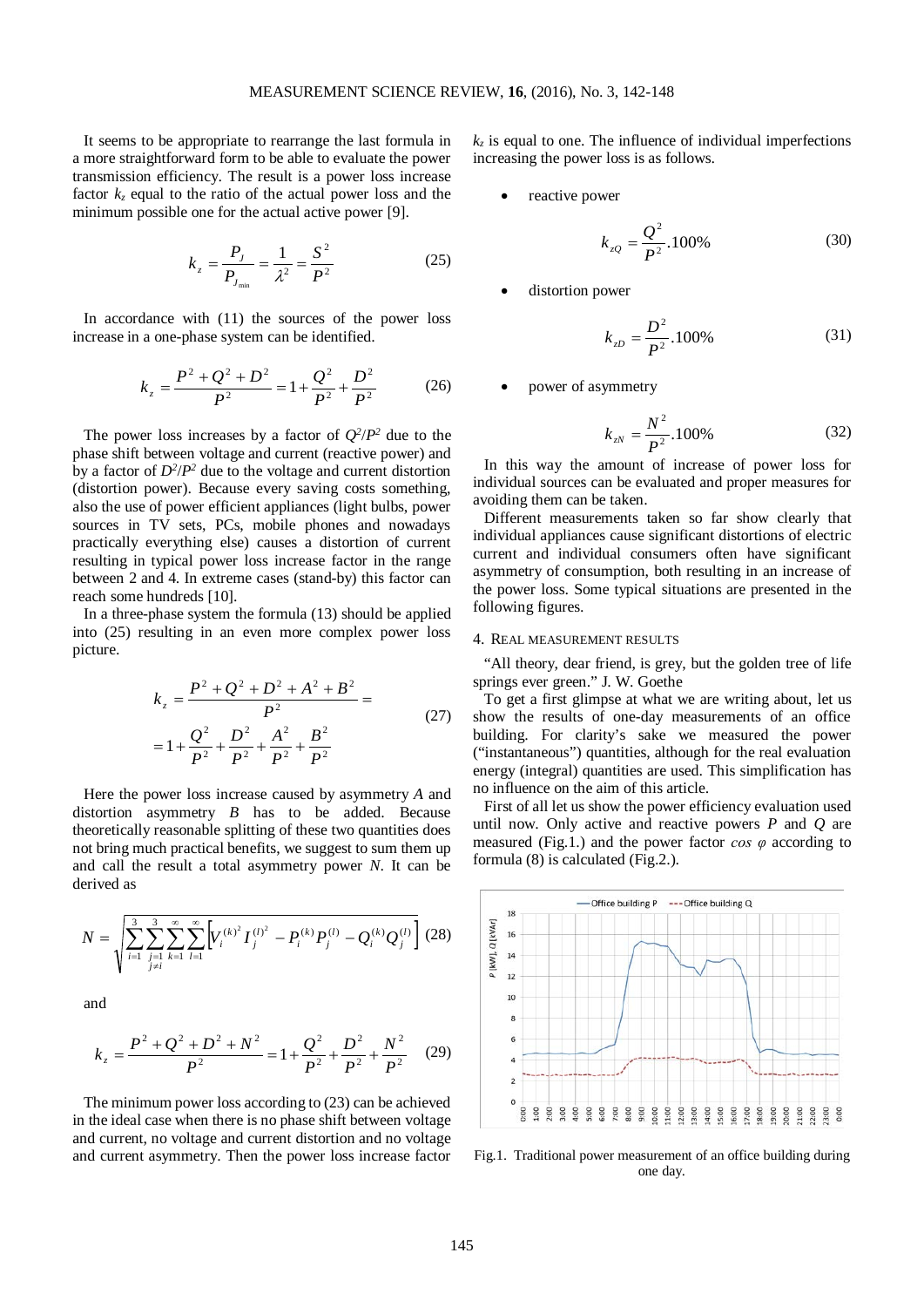

Fig.2. Traditional *cos φ* evaluation of the same office building during one day.

Next, let us add the other power components *D* and *N* (Fig.3.). Are they negligible? In this particular measurement *D* is small, but *N* is much bigger than the reactive power *Q*.

How does it influence the different apparent powers (Fig.4.)? There are visible differences, but are they significant enough to bother with them?



Fig.3. Measurement of all power components of the same office building during the same day.



Fig.4. Evaluation of different apparent powers of the same office building during the same day.

Let us compare the power factors  $\cos \varphi$  (8),  $\lambda_a$  and  $\lambda_r$  (20) using  $S_a$  and  $S_r$ , respectively (Fig.5.). The results are not that good.



Fig.5. Evaluation of different power factors of the same office building during the same day.

What about the power loss? Look at the power loss increase factors  $k_{zg}$ ,  $k_{za}$  and  $k_{zr}$  calculated by (25) using the apparent powers  $S_g$ ,  $S_a$  and  $S_r$  (Fig.6.).



Fig.6. Evaluation of different power loss increase factors of the same office building during the same day.



Fig.7. Evaluation of different power loss increase factor components of the same office building during the same day.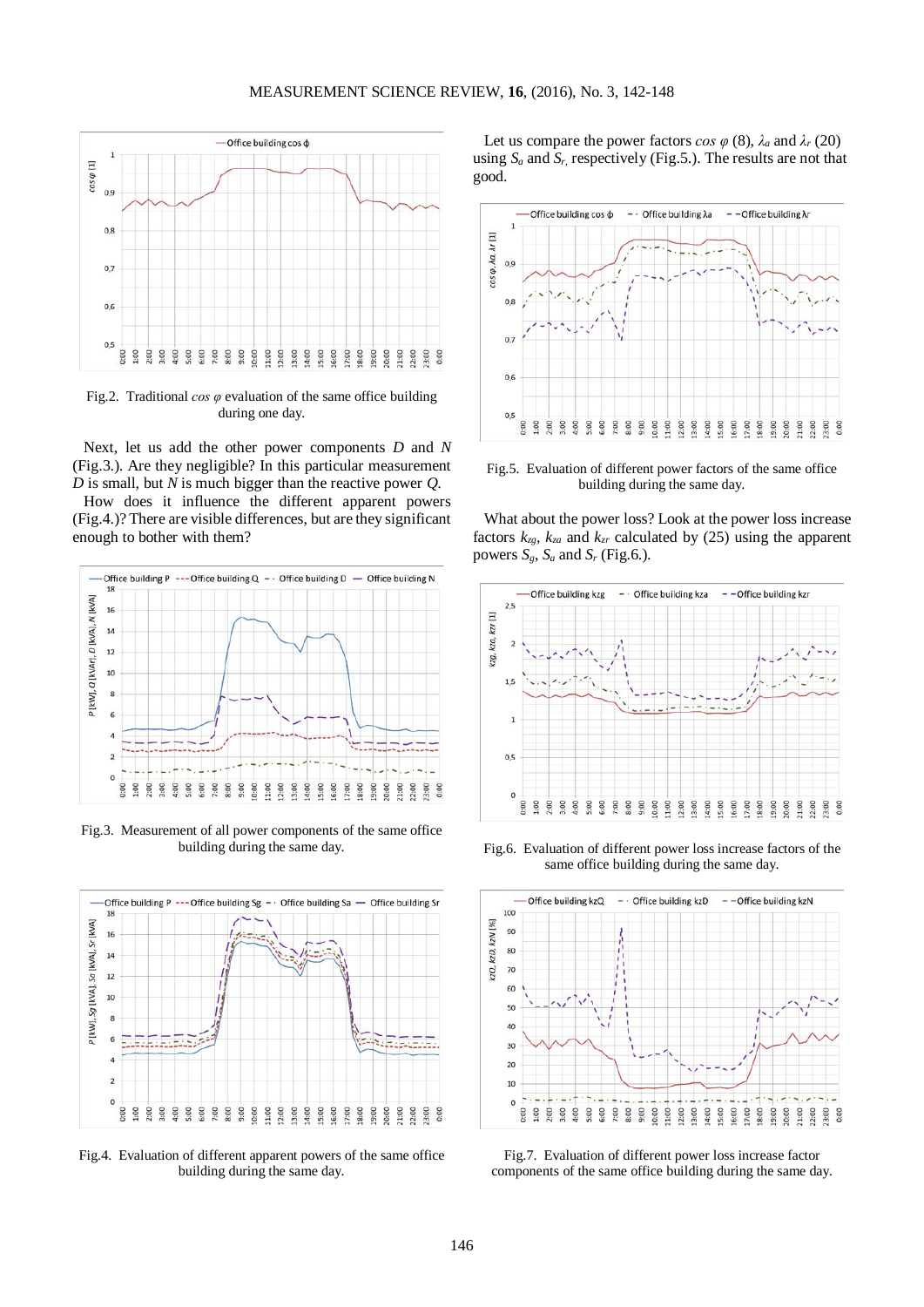Whereas  $k_{zr}$  reveals the power loss being up to twice as big as in an ideal case  $(S = P)$ , the other two hide significant portions of it. The sources of the power loss increase are presented in Fig.7.

Results achieved by real measurements not only present the meaning of different power associated quantities, but also illustrate that there are significant portions of power related quantities, including the power loss, hidden, when using the "traditional" simplified evaluation of power distribution efficiency.

#### 5. SMART GRID - A LABEL OR A REAL NEED

Smart Metering is undoubtedly the topic of many powerengineering projects all over the world. It should provide

- energy savings,
- fraud reduction,
- detailed consumption information to the utility.
- detailed consumption feedback to the customer,
- remote tariff switching,
- remote disconnection/reconnection,
- remote control of appliances for load management.
- easier supplier switching,
- and much more ...

It looks like Smart Metering can solve almost every problem of the electrical power business. However, Smart Metering is only a means of getting more useful information and a possibility of presenting and efficiently using them.

But the ever increasing number of distributed energy resources (DER) that are very often centralized in small areas, the support of electrical automobiles, the need of power storage and other reasons cause that the processes in electrical grids become much more complicated than we were used to take into account for many years.

Power flows change their direction, the amount of energy produced is hardly predictable, and so is the energy overproduction/shortage. The distortion of voltages and currents, power asymmetry and other power quality issues are more and more frequent. The distribution, sources and possibilities of limitation of power losses is another important problem not taken into account so far. Only a complex analysis of these (and other) processes, quantities and circumstances can bring wide useful results for a better, higher quality and more efficient electricity grid. These tasks are generally described as a Smart Grid.

Although the measurement itself may not be very simple (as shown in previous parts of this paper), it is still only a source of (preferably correct) measurement results. Smart Metering may provide more information, but the real power of it can reveal only the higher level – Smart Grid. Is there a will to invest a lot of hard effort to proceed?

### 6. CONCLUSION

We tried to present our view to the measurement part of Smart Metering. We do not believe that only more frequent measurements of the same basic power quantities as used for a long time can enhance the evaluation of electrical grids operation, efficiency, reliability, power loss, etc. We proposed the use of nonstandard calculations that clearly describe more detailed relationships within the electricity grid. Graphical presentations of our calculation results show that new evaluations fundamentally change the view of the electrical grid parameters.

We would like to extend our efforts to more complicated grid models to get a more complex view of the usefulness of these new evaluation methods mainly from the point of view of distribution network operators. We are preparing some sets of measurements of different types of electricity consumer groups like an apartment house, a large office building, an industry area, etc. to analyze the transfer of the imperfections of individual power consumptions as described above into the power parameters of the group as a whole. The aim is to use best the possibilities of Smart Metering for the benefits of Smart Grid.

#### **REFERENCES**

- [1] Darby, S. (2010). Smart metering: What potential for householder engagement? *Building Research & Information*, 38, 442-457.
- [2] Depuru, S.S.S.R., Wang, L., Devabhaktuni, V. (2011). Smart meters for power grid: Challenges, issues, advantages and status. *Renewable and Sustainable Energy Reviews*, 15 (2011), 2736-2742.
- [3] Budka, K.C., Deshpande, J.G., Doumi, T.L., Madden, M., Mew, T. (2010). Communication network architecture and design principles for smart grids. *Bell Labs Technical Journal*, 15, 205-228.
- [4] Kraus, J., Štěpán, P., Kukačka, L. (2012). Optimal data compression techniques for smart grid and power quality trend data. In *15th International Conference on Harmonics and Quality of Power (ICHQP)*, 17-20 June 2012. IEEE, 707-712.
- [5] Gyárfáš, J., Kukuča, P. (1988). *Výkony deformovaných prúdov a napätí. (Powers of distorted currents and voltages).* Bratislava: Alfa.
- [6] Budeanu, C.I. (1927). *Puissances réactives et fictives*. Institut Roumain de l'Energie, Bucuresti, Romania.
- [7] Nedelcu, V.N. (1963). Die einheitliche Leistungstheorie der unsymetrischen und mehrwelligen Mehrphasen-systeme. *ETZ-A*, 84, 153-157.
- [8] Buchholz, F. (1950). *Das Begriffsystem Rechtleistung. Wirkleistung, Totale Blindleistung*. Munich, Germany: Selbstverlag.
- [9] Chrapčiak, I., Kaluš, E. (2010). Efektívne využívanie elektrickej energie. Stačí merať to, čo meriame? (Efficient use of electrical energy. Is it enough to measure what we measure now?) In *Energy – Ecology – Economy 2010*, 18-20 May 2010. Bratislava, Slovakia: STU.
- [10] Kaluš, E., Kukuča, P. (2010). Jeden (údaj) nestačí. (Single (value) is not enough). In *Energy – Ecology – Economy 2010*, 18-20 May 2010. Bratislava, Slovakia: STU.